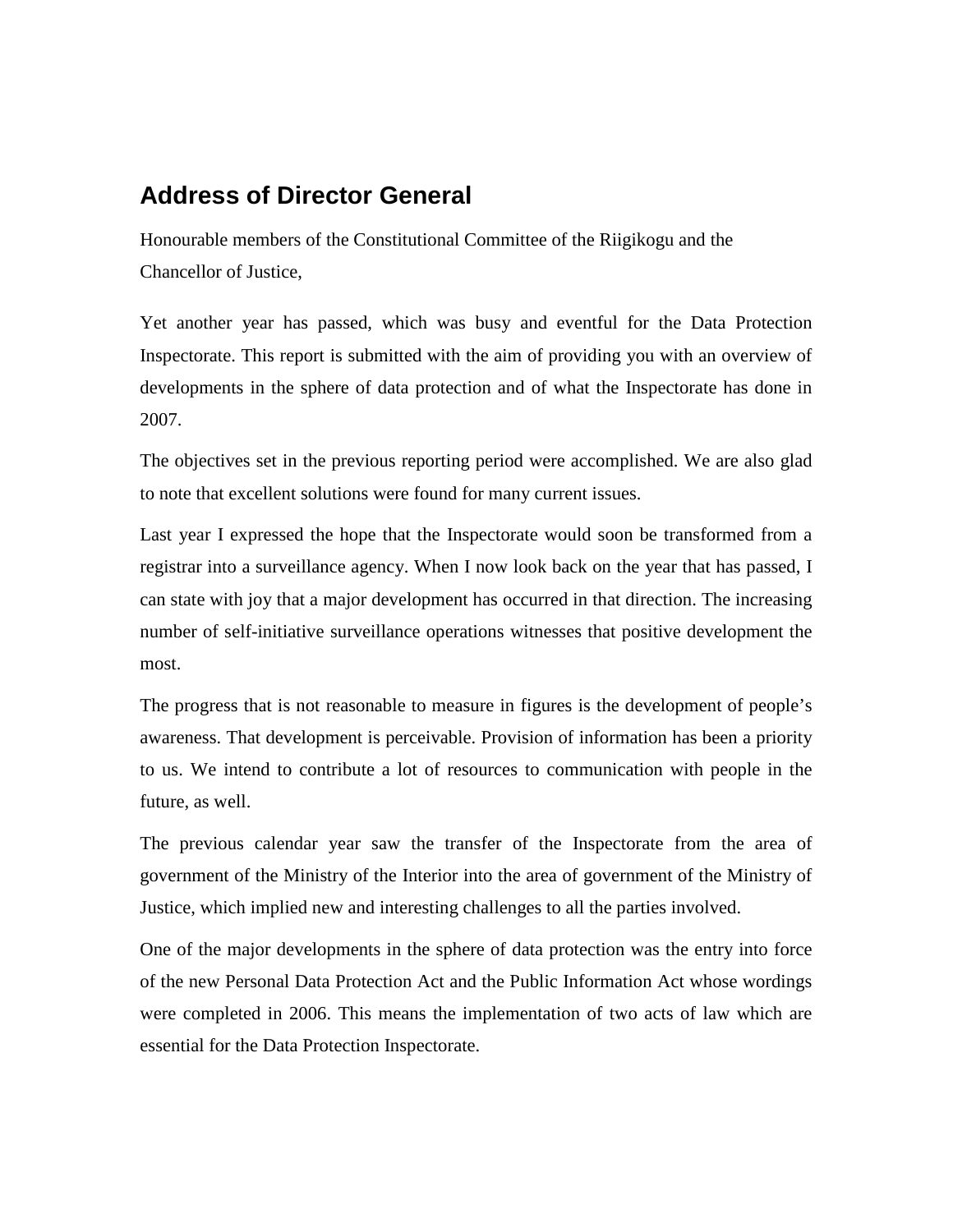We presume today that work relating to the entry into force of the provisions concerning the media and the sphere relating to persons responsible for personal data protection will prevail in the implementation of the new Personal Data Protection Act. We welcome the introduction of the institute of data protection officials, as this means a win-win situation for all the parties concerned – agencies and companies can engage themselves in their primary activities without concerns and the Data Protection Inspectorate can be certain that the level of personal data protection will improve as the specialists of the sphere commence work.

As the world is becoming more and more open every day, the need for agreements grows. In the sphere of data protection, efforts are being made on an increasing basis to ensure that the legal framework of personal data protection is similar wherever the supervisory agencies of European countries have the authority to protect people's rights. The aim is to make sure that people exercising the right of free movement within the European Union can rely upon common legitimate expectations and the principle of legal certainty.

I would also like to thank the small, but proficient team of the Data Protection Inspectorate with whom I hope to move mountains in the next year, too!

Yours sincerely,

Urmas Kukk Director General of the Data Protection Inspectorate

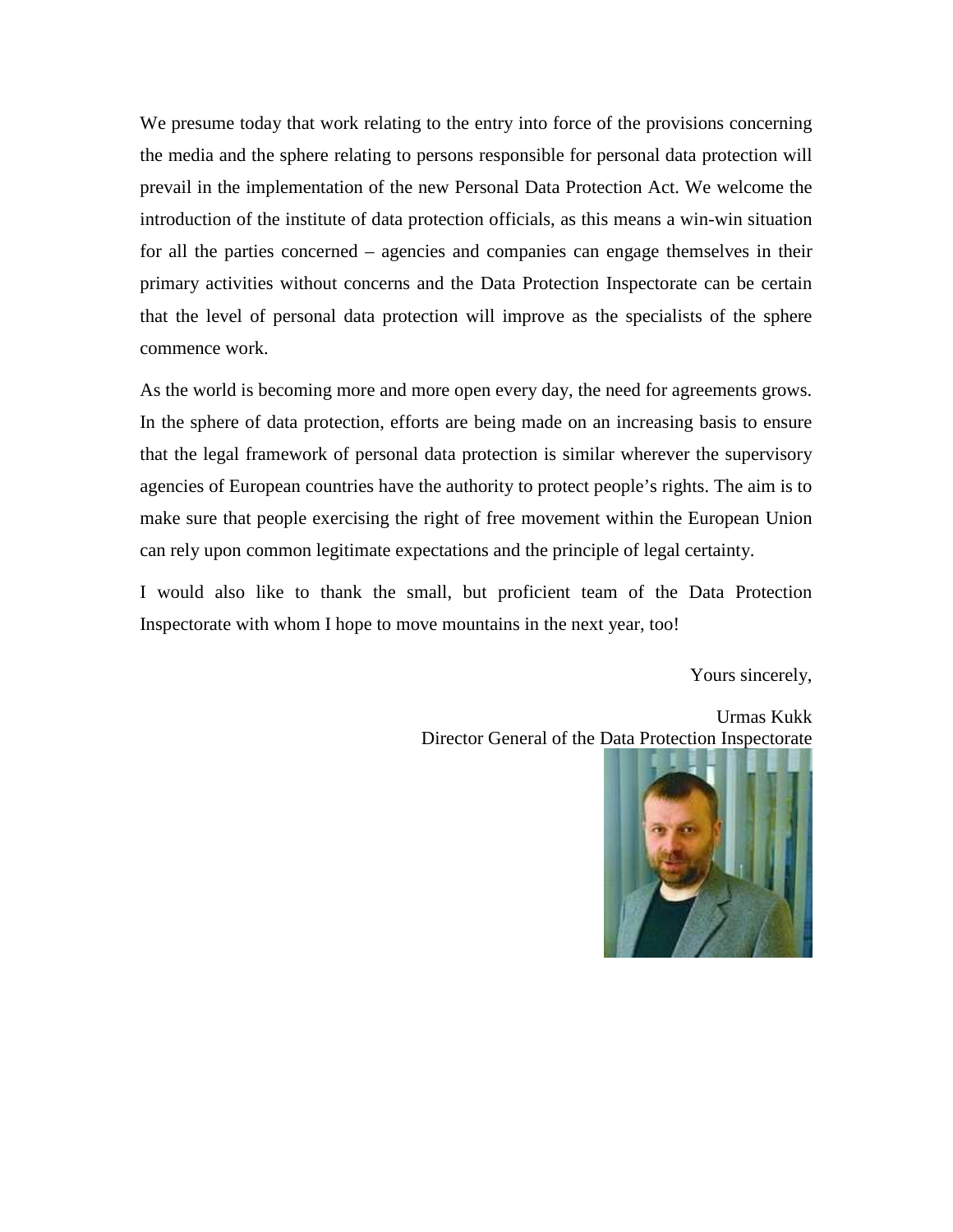## **Summary**

In the report on the implementation of the Personal Data Protection Act and Public Information Act for the previous reporting period, the Data Protection Inspectorate set the objectives of increasing the awareness of public at large and the development of good administrative practices, incl. improvement of the administrative capacity, for the subsequent period of activity.

Being based on these key objectives, the year 2007 was divided into activity periods and an overview of the activity periods was given in the report. As the chosen measure was most efficient, the Data Protection Inspectorate intends to continue that line of action.

To sum it up, it can be stated that the past reporting period was busy and productive and that the expectations specified at the time of preparation of the work plan and performance measures were fulfilled.

Thus, the Data Protection Inspectorate has transformed from a registering agency into an institution that exercises immediate supervision.

Now that the Inspectorate operates in the area of government of another Ministry, we would like to thank the Ministry of the Interior for the pleasant cooperation during the past years.

We would also like to express our gratitude to Allar Jõks, the Chancellor of Justice, and his office for the many relevant memoranda sent to the Data Protection Inspectorate and the special attention that the Chancellor of Justice has paid to the sphere of data protection.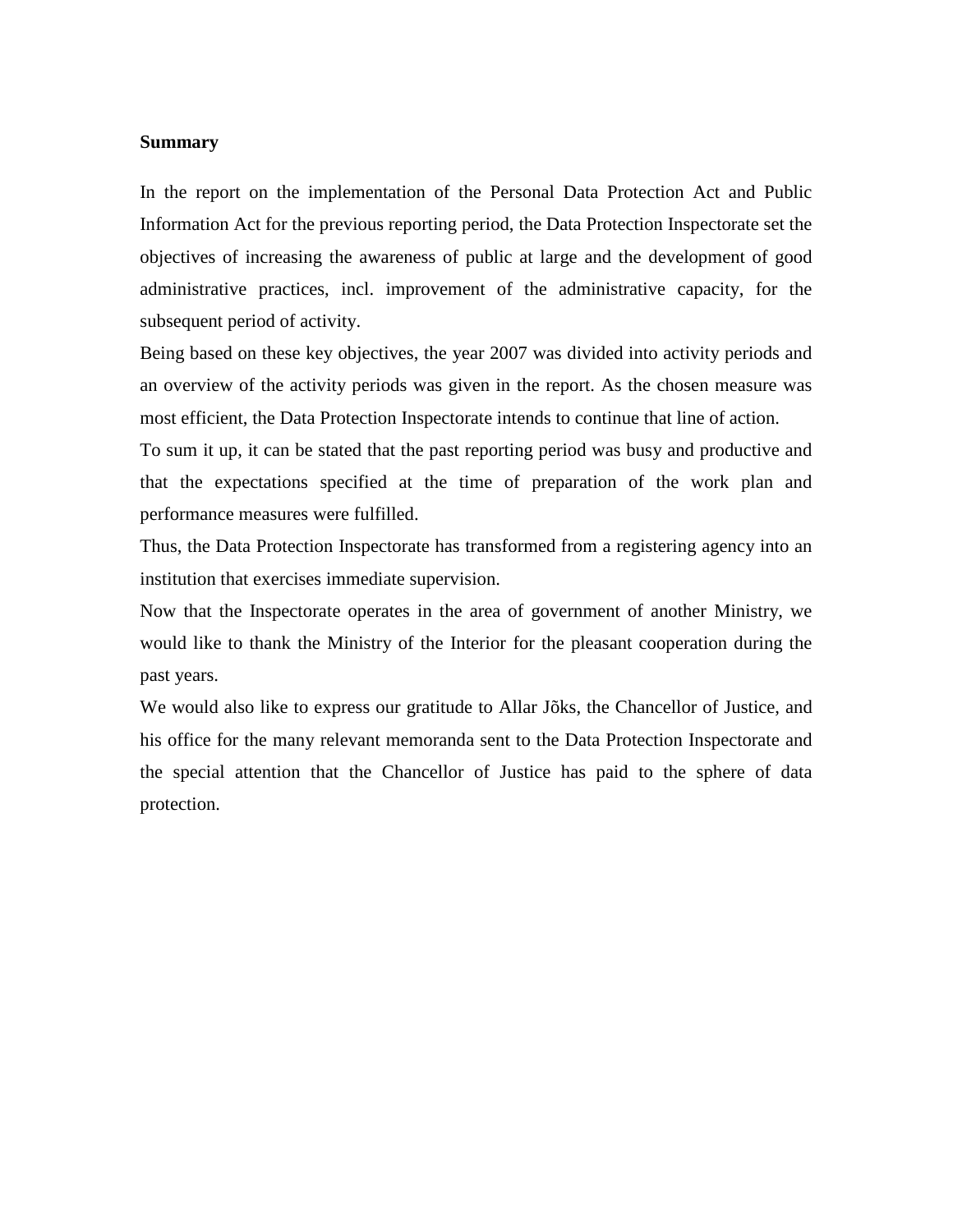## **Statistics**

|                                                                 | 2004                 | 2005                 | 2006                      | 2007                     |
|-----------------------------------------------------------------|----------------------|----------------------|---------------------------|--------------------------|
|                                                                 | 30.11.03-<br>1.12.04 | 30.11.04-<br>1.12.05 | 01.10.2005-<br>30.09.2006 | 1.01.2007-<br>31.12.2007 |
| Giving opinions regarding<br>draft legislation                  | 50                   | 48                   | 36                        | 47                       |
| Training                                                        | 15                   | 30                   | 34                        | 34                       |
| <b>Registration</b>                                             |                      |                      |                           |                          |
| Total number of<br>registration applications:                   | 464                  | 187                  | 456                       | 629                      |
| incl. first-time<br>applications                                |                      |                      | 139                       | 218                      |
| incl. repeated applications                                     |                      |                      | 317                       | 305                      |
| Applications for changes                                        |                      |                      | 88                        | 106                      |
| Sensitive personal data<br>processing licences issued           | 314                  | 203                  | 351                       | 644                      |
| Changes registered                                              |                      |                      | 70                        | 106                      |
| Applications returned for<br>elimination of<br>deficiencies     |                      |                      |                           | 46                       |
| Refusals                                                        | 76                   | 29                   | $\overline{2}$            | $\overline{0}$           |
| Rejected                                                        |                      |                      | $\overline{2}$            | $\overline{2}$           |
| Challenge (decision by<br>the entity conducting<br>proceedings) |                      |                      |                           | $\mathbf{1}$             |
| Precepts                                                        |                      |                      | $\overline{4}$            | 56                       |
| Giving opinions regarding<br>databases                          | 40                   | 16                   | 3                         | 11                       |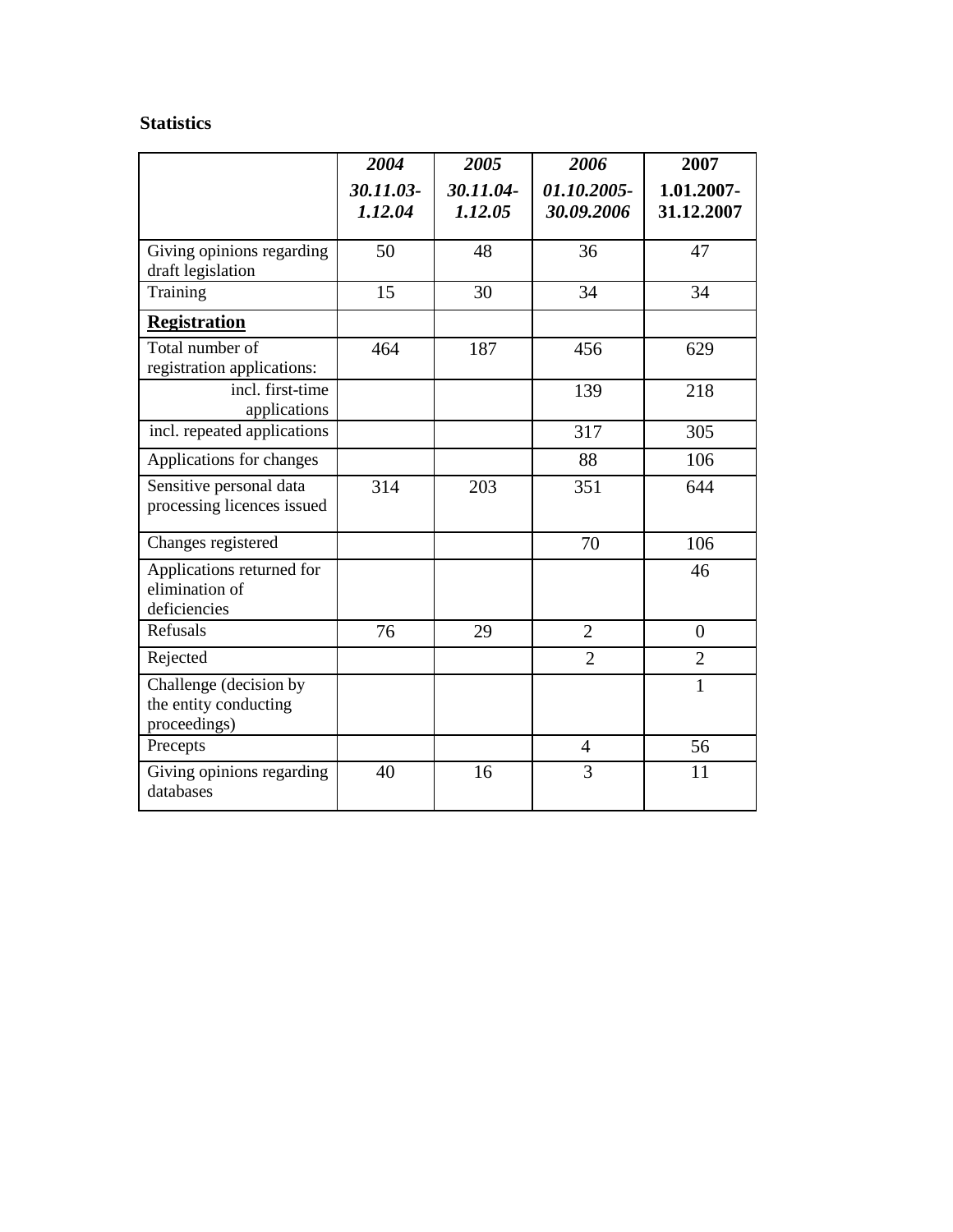## **Monitoring**

| Total on-site monitoring:                                       | 35 | 28 | 63             | 114            |
|-----------------------------------------------------------------|----|----|----------------|----------------|
| 1) National control                                             | 35 | 28 | 62             | 110            |
| incl. as a result of required<br>proceedings                    |    |    | 23             | 23             |
| incl. self-initiated                                            | 8  | 8  | 39             | 76             |
| Monitoring statements<br>prepared                               |    |    |                | 100            |
| 2) International/EU                                             |    |    | $\mathbf{1}$   | $\overline{4}$ |
| incl. as a result of required<br>proceedings                    |    |    |                | 3              |
| incl. self-initiated                                            |    |    | 1              | $\mathbf{1}$   |
| Monitoring statements<br>prepared                               |    |    |                | $\overline{2}$ |
| No deficiencies discovered                                      |    |    | 13             | 62             |
| Deficiencies discovered                                         |    |    | 36             | 48             |
| incl. precepts                                                  |    |    | $\overline{7}$ | $\overline{2}$ |
| incl. misdemeanour<br>proceedings                               |    |    | $\theta$       | $\overline{0}$ |
| Penalty payments and fines                                      |    |    | 9              | $\overline{0}$ |
| Challenge (decision by the<br>entity conducting<br>proceedings) |    |    |                | $\overline{0}$ |
| Opinions regarding readiness<br>for processing                  |    |    |                | 741            |

| <b>Proceedings</b>                                              | 2004                   | 2005                   | 2006                      | 2007                    |
|-----------------------------------------------------------------|------------------------|------------------------|---------------------------|-------------------------|
|                                                                 | 30.11.03<br>$-1.12.04$ | 30.11.04<br>$-1.12.05$ | 01.10.2005-<br>30.09.2006 | 1.01.2007-<br>31.12.200 |
| Explanations, memoranda                                         | 61                     | 83                     | 131                       | 251                     |
| Challenges, complaints                                          |                        |                        |                           | 110                     |
| Challenge (decision by<br>the entity conducting<br>proceedings) |                        |                        |                           | 57                      |
| Self-initiated supervision                                      |                        |                        |                           | 41                      |
| No deficiencies<br>discovered                                   |                        |                        |                           | 130                     |
| Deficiencies discovered                                         |                        |                        |                           | 26                      |
| Precepts                                                        | 7                      | 9                      | 22                        | 36                      |
| Misdemeanours                                                   | 5                      | 8                      | 15                        | 4                       |